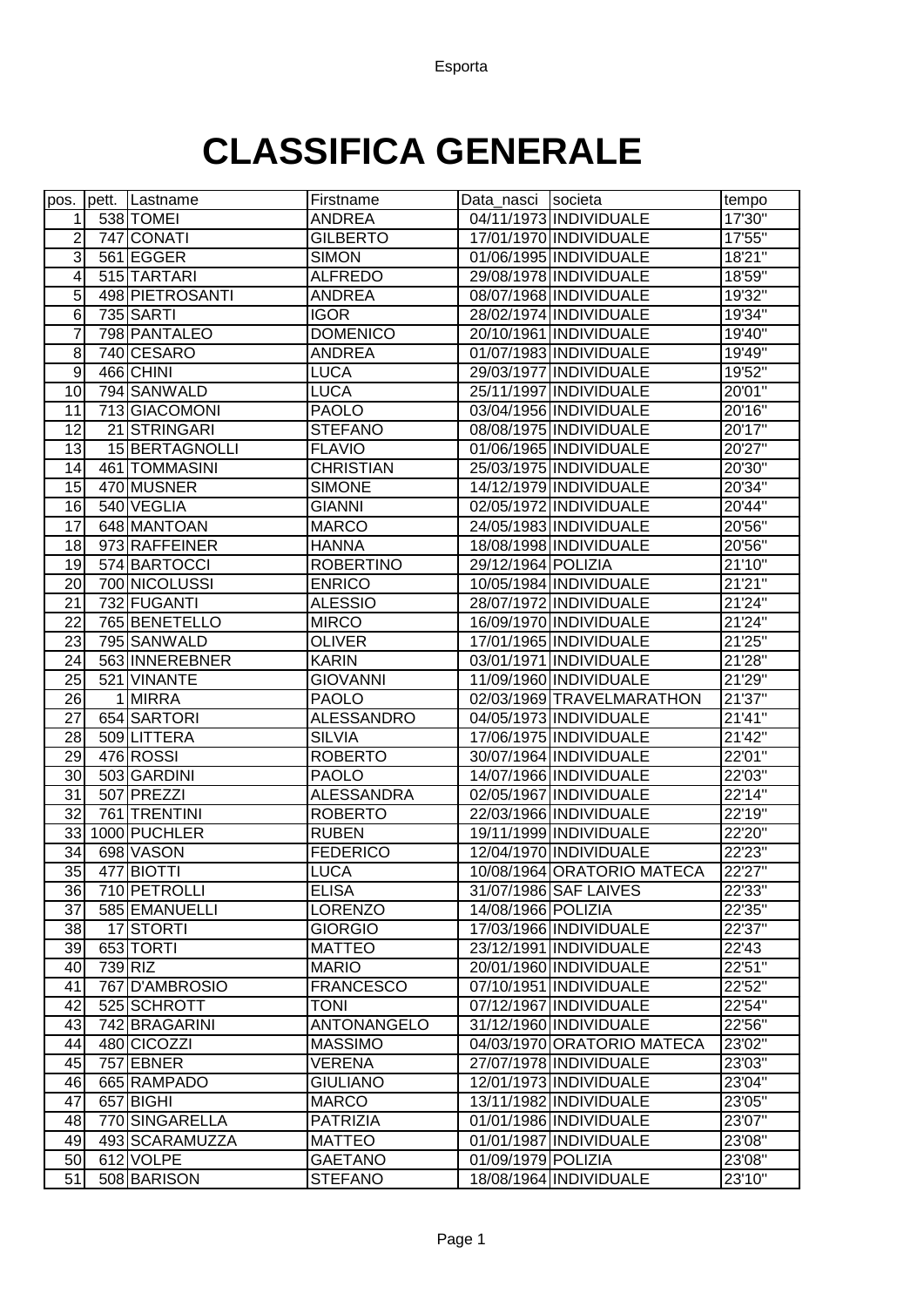| 52              | 520 CAVAGNA          | <b>RAFFAELLO</b>  |                     | 03/01/1960 DRIBBLING       | 23'13"  |
|-----------------|----------------------|-------------------|---------------------|----------------------------|---------|
| 53              | 969 EMANUELLI        | <b>SIMONE</b>     | 09/03/1999 POLIZIA  |                            | 23'17"  |
| 54              | 959 MELONI           | <b>STEFAN</b>     |                     | 03/06/1996 INDIVIDUALE     | 23'18"  |
| 55              | 766 TABARELLI        | <b>ROBERTO</b>    |                     | 03/02/1970 INDIVIDUALE     | 23'26"  |
| 56              | 772 BARBORINI        | <b>GIOVANNI</b>   |                     | 03/01/1960 INDIVIDUALE     | 23'30"  |
| 57              | 667 BONAMONTE        | <b>ALBERTO</b>    |                     | 12/03/1980 INDIVIDUALE     | 23'31"  |
| $\overline{58}$ | 666 BIANCHI          | <b>EDOARDO</b>    |                     | 20/11/1972 INDIVIDUALE     | 23'33'' |
| 59              | 2 SAPIENZA           | <b>ANITA</b>      |                     | 21/02/1980 TRAVELMARATHON  | 23'34'' |
| 60              | 724 OBERLEITER       | <b>STEFAN</b>     |                     | 18/01/1980 INDIVIDUALE     | 23'36"  |
| 61              | 803 BRANDIMARTI      | <b>PIETRO</b>     |                     | 01/01/1980 INDIVIDUALE     | 23'37"  |
| 62              | 469 GAGLIARDI        | <b>PAOLA</b>      |                     | 28/10/1963 INDIVIDUALE     | 23'39"  |
| 63              | 992 CICCOZZI         | <b>LORENZO</b>    |                     | 10/03/2000 ORATORIO MATECA | 23'42"  |
| 64              | 708 GRANDI           | <b>ROBERTO</b>    |                     | 02/04/1962 INDIVIDUALE     | 23'43"  |
| 65              | 792 FUSARO           | <b>GIOVANNI</b>   |                     | 01/01/1968 INDIVIDUALE     | 23'45"  |
| 66              | 575 BELESSO          | <b>LORENZO</b>    | 22/08/1972 POLIZIA  |                            | 23'48"  |
| 67              | 675 PAVANELLO        | <b>FLAVIO</b>     |                     | 16/10/1951 INDIVIDUALE     | 23'53"  |
| 68              | 649 CAVALLI          | <b>MARCO</b>      |                     | 22/09/1977 INDIVIDUALE     | 23'58"  |
| 69              | 673 DELLACASAGRANDE  | <b>SERENA</b>     |                     | 03/05/1973 INDIVIDUALE     | 24'01"  |
| 70              | 669 BATTISTI         | <b>MARIO</b>      |                     | 17/03/1960 INDIVIDUALE     | 24'06"  |
| 71              | 688 NEGRISOLO        | <b>ELISA</b>      |                     | 20/09/1979 MIELE ITALIA    | 24'12"  |
| 72              | 681 GARCIA HERNANDEZ | <b>ELSA</b>       |                     | 11/03/1992 INDIVIDUALE     | 24'14"  |
| 73              | 562 ESPOSTI          | <b>GUALTIERO</b>  |                     | 10/10/1966 INDIVIDUALE     | 24'15"  |
| 74              | 638 MINOTTI          | <b>GIANFRANCO</b> |                     | 15/09/1956 INDIVIDUALE     | 24'18'' |
| 75              | 554 FILIPPI          | <b>LEONARDO</b>   |                     | 13/10/1963 INDIVIDUALE     | 24'20"  |
| 76              | 632 LAVEZZO          | <b>ANDREA</b>     | 03/09/1985 U.S.S.I. |                            | 24'22"  |
| 77              | 748 GIACOMIN         | <b>MAURO</b>      |                     | 08/01/1965 INDIVIDUALE     | 24'23"  |
| 78              | 526 CARPELLA         | <b>ENZO</b>       |                     | 28/10/1970 INDIVIDUALE     | 24'26"  |
| 79              | 693 BATTISTI         | <b>GIUSEPPE</b>   |                     | 08/02/1970 MIELE ITALIA    | 24'27'' |
| 80              | 805 NERINI           | <b>ROBERTO</b>    |                     | 03/02/1966 INDIVIDUALE     | 24'28"  |
| 81              | 703 HILDMANN         | WILLHELM          |                     | 06/10/1955 SC NEUGRIES     | 24'29"  |
| 82              | 722 BERTO            | <b>ANTONIO</b>    |                     | 05/04/1964 INDIVIDUALE     | 24'31"  |
| 83              | 777 PASOLLI          | <b>ANTONIO</b>    |                     | 01/01/1974 INDIVIDUALE     | 24'34"  |
| 84              | 656 VOLCAN           | <b>MOHANE</b>     |                     | 01/01/1974 INDIVIDUALE     | 24'37"  |
| 85              | 454 PIETROBON        | <b>MAURO</b>      |                     | 15/03/1973 INDIVIDUALE     | 24'38"  |
| 86              | 581 CAPPELLINI       | <b>ADELAIDE</b>   | 24/04/1971 POLIZIA  |                            | 24'38"  |
| 87              | 631 BORTOLOTTI       | <b>GIANCARLO</b>  | 23/08/1955 U.S.S.I. |                            | 24'41'' |
| $\overline{88}$ | 672 PUGLIESE         | <b>CINZIA</b>     |                     | 26/05/1969 INDIVIDUALE     | 24'42"  |
| 89              | 82 FALCOMATA'        | <b>LUCA</b>       |                     | 17/01/1981 INDIVIDUALE     | 24'44"  |
| 90              | 502 SALERNO          | <b>FRANCESCO</b>  |                     | 01/01/1977 INDIVIDUALE     | 24'46"  |
| 91              | 762 PIUBELLI         | <b>MAURO</b>      |                     | 27/06/1963 INDIVIDUALE     | 24'47"  |
| 92              | 799 SQUARCINA        | <b>PATRIZIA</b>   |                     | 05/10/1967 INDIVIDUALE     | 24'50"  |
| 93              | 746 COVA             | <b>FABIO</b>      |                     | 24/12/1965 INDIVIDUALE     | 24'52"  |
| 94              | 491 COLOMBI          | <b>SERGIO</b>     |                     | 21/09/1974 INDIVIDUALE     | 24'53"  |
| 95              | 487 QUAGLIA          | <b>MIRCO</b>      |                     | 28/05/1971 ORATORIO MATECA | 24'54'' |
| 96              | 663 CECCHINEL        | <b>STEFANO</b>    |                     | 01/05/1978 INDIVIDUALE     | 24'54"  |
| 97              | 664 RAGONA           | <b>FEDERICA</b>   |                     | 01/11/1974 INDIVIDUALE     | 25'01"  |
| 98              | 704 KELDERER         | <b>DOROTHEA</b>   |                     | 16/05/1962 SC NEUGRIES     | 25'03"  |
| 99              | 769 GIOVANNELLI      | <b>CRISTINA</b>   |                     | 13/06/1966 INDIVIDUALE     | 25'04"  |
| 100             | 598 PECORARO         | <b>GUIDO</b>      | 16/09/1968 POLIZIA  |                            | 25'10"  |
| 101             | 678 GIORDANO         | <b>IVAN</b>       |                     | 30/12/1978 INDIVIDUALE     | 25'15"  |
| 102             | 823 HOLZER           | <b>ARMIN</b>      |                     | 01/01/1988 INDIVIDUALE     | 25'16"  |
| 103             | 822 DE MILIA         | <b>ALEX</b>       |                     | 01/01/1988 INDIVIDUALE     | 25'17"  |
| 104             | 529 MARINELLI        | <b>MAURIZIO</b>   |                     | 02/06/1962 INDIVIDUALE     | 25'19"  |
| 105             | 699 DE CARO          | <b>DANIELE</b>    | 27/06/1962 POLIZIA  |                            | 25'20"  |
| 106             | 592 LAZZERIN         | <b>ROBERTO</b>    | 23/11/1967 POLIZIA  |                            | 25'21"  |
| 107             | 544 MORACAS          | <b>ROSARIO</b>    |                     | 14/06/1967 INDIVIDUALE     | 25'24"  |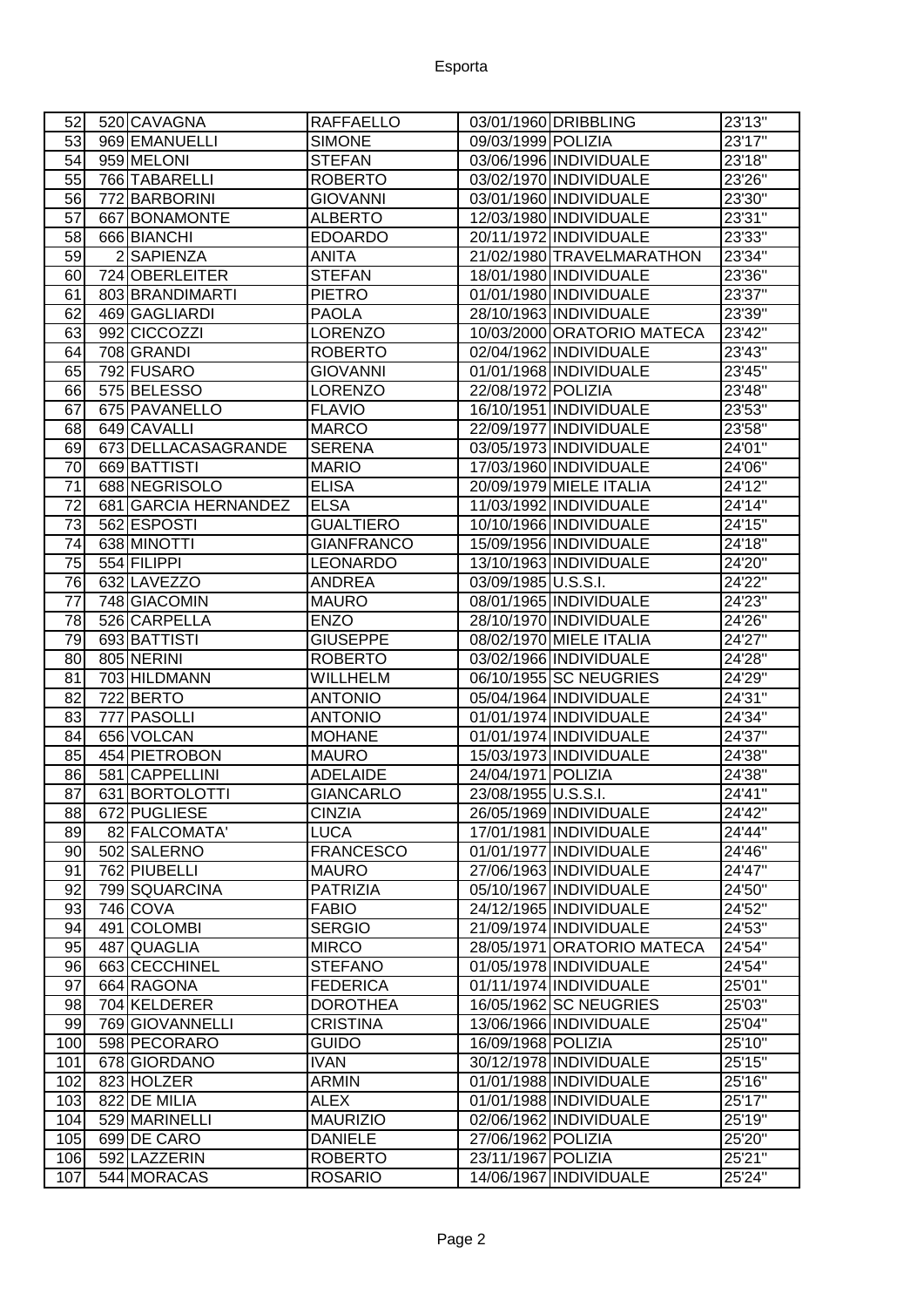## Esporta

| 108 | 488 CULIN         | <b>ELISABETTA</b> | 06/10/1962 DRIBBLING       | 25'30"  |
|-----|-------------------|-------------------|----------------------------|---------|
| 109 | 974 DEL NERO      | <b>ASIA</b>       | 17/09/1996 INDIVIDUALE     | 25'32"  |
| 110 | 644 FUSARO        | <b>NARCISO</b>    | 15/02/1960 INDIVIDUALE     | 25'33"  |
| 111 | 707 TREVISAN      | <b>VALERIA</b>    | 19/05/1967 POLIZIA         | 25'33"  |
| 112 | 764 ARNOLDI       | <b>GIORDANO</b>   | 18/11/1972 INDIVIDUALE     | 25'37"  |
| 113 | 95 VANZO          | <b>MICHELA</b>    | 16/11/1980 INDIVIDUALE     | 25'38"  |
| 114 | 948 DALLA GIACOMA | <b>FILIPPO</b>    | 10/08/2009 INDIVIDUALE     | 25'39"  |
| 115 | 750 DALLA GIACOMA | <b>EMILIO</b>     | 26/06/1968 INDIVIDUALE     | 25'40"  |
| 116 | 32 DAL FARRA      | <b>ERICA</b>      | 15/01/1983 INDIVIDUALE     | 25'42"  |
| 117 | 804 ABOLIS        | <b>ANDREA</b>     | 20/06/1970 INDIVIDUALE     | 25'56"  |
| 118 | 637 VILLARROEL    | <b>LORENZO</b>    | 24/10/1990 INDIVIDUALE     | 25'57"  |
| 119 | 946 VALENTINI     | <b>GIULIA</b>     | 28/01/2000 INDIVIDUALE     | 25'59"  |
| 120 | 580 CAMPARI       | <b>GIANLUIGI</b>  | 30/08/1960 POLIZIA         | 26'01"  |
| 121 | 553 DAMANTE       | <b>ALESSANDRO</b> | 20/07/1965 INDIVIDUALE     | 26'03"  |
| 122 | 685 GAVIOLI       | <b>FABRIZIO</b>   | 17/07/1961 INDIVIDUALE     | 26'05"  |
| 123 | 993 NURRITO       | <b>CHRISTIAN</b>  | 06/03/1998 ORATORIO MATECA | 26'13"  |
| 124 | 622 WALLISCH      | <b>STEFAN</b>     | 04/04/1970 U.S.S.I.        | 26'14'' |
| 125 | 682 BROCANELLI    | <b>PAOLO</b>      | 05/11/1967 INDIVIDUALE     | 26'18'' |
| 126 | 778 PIRETTA       | <b>MARCO</b>      | 01/01/1975 INDIVIDUALE     | 26'20"  |
| 127 | 824 MURARI        | <b>STEFANO</b>    | 13/05/1965 INDIVIDUALE     | 26'21"  |
| 128 | 627 SCHIRRIPA     | <b>RITA</b>       | 12/07/1964 U.S.S.I.        | 26'22"  |
| 129 | 506 FRANCESCONI   | <b>ALESSANDRO</b> | 06/05/1964 INDIVIDUALE     | 26'23"  |
| 130 | 965 ROSSI         | GIOSUE'           | 01/01/2001 POLIZIA         | 26'24"  |
| 131 | 497 PENTORE       | <b>ENRICO</b>     | 02/10/1964 INDIVIDUALE     | 26'25"  |
| 132 | 730 FORESE        | <b>MAURIZIO</b>   | 11/04/1975 INDIVIDUALE     | 26'27"  |
| 133 | 971 ALLEGRI       | NICCOLO'          | 14/05/2004 POLIZIA         | 26'29"  |
| 134 | 760 PIZ           | <b>MARCO</b>      | 01/01/1970 INDIVIDUALE     | 26'34"  |
| 135 | 625 BESSEGA       | <b>PAOLA</b>      | 26/03/1978 U.S.S.I.        | 26'35"  |
| 136 | 628 SIMONINI      | <b>ELISABETH</b>  | 23/11/1976 U.S.S.I.        | 26'36"  |
| 137 | 629 TRATTER       | <b>SYLVIA</b>     | 31/05/1978 U.S.S.I.        | 26'38"  |
| 138 | 608 TOCCACIELI    | <b>SERGIO</b>     | 01/05/1980 POLIZIA         | 26'39"  |
| 139 | 658 FRUSCA        | <b>ENIO</b>       | 09/06/1946 INDIVIDUALE     | 26'40"  |
| 140 | 818 DANESE        | <b>ALBERTO</b>    | 02/08/1973 INDIVIDUALE     | 26'41"  |
| 141 | 717 ROMANER       | <b>ROSMARIE</b>   | 13/07/1954 INDIVIDUALE     | 26'43"  |
| 142 | 609 VASCON        | <b>MAURIZIO</b>   | 25/09/1963 POLIZIA         | 26'45"  |
| 143 | 601 PETRIS        | <b>SILVIA</b>     | 25/02/1976 POLIZIA         | 26'46"  |
| 144 | 513 RIGHELE       | <b>GIULIO</b>     | 26/07/1975 INDIVIDUALE     | 26'48"  |
| 145 | 460 TOMMASINI     | <b>ANDREA</b>     | 27/02/1980 INDIVIDUALE     | 26'49"  |
| 146 | 752 LUNELLI       | <b>ROBERTA</b>    | 19/05/1978 INDIVIDUALE     | 26'50"  |
| 147 | 958 PAPA          | <b>MARTINA</b>    | 15/03/1995 INDIVIDUALE     | 26'50"  |
| 148 | 753 GATTOLIN      | <b>BRUNO</b>      | 19/09/1973 INDIVIDUALE     | 26'52"  |
| 149 | 542 GIORGI        | <b>ROBERTO</b>    | 31/01/1982 INDIVIDUALE     | 26'55"  |
| 150 | 548 DEL NERO      | <b>STEFANO</b>    | 27/03/1969 INDIVIDUALE     | 26'56"  |
| 151 | 963 RIGHI         | ADAM              | 04/06/1998 U.S.S.I.        | 26'57"  |
| 152 | 639 BASSETTI      | <b>MARCO</b>      | 06/06/1981 INDIVIDUALE     | 27'01"  |
| 153 | 464 CAVRON        | <b>ELISABETTA</b> | 13/04/1968 INDIVIDUALE     | 27'02"  |
| 154 | 301 BERRERA       | <b>MONIKA</b>     | 29/03/1977 INDIVIDUALE     | 27'03"  |
| 155 | 607 TIRABOSCO     | <b>RODOLFO</b>    | 04/10/1952 POLIZIA         | 27'05"  |
| 156 | 645 MENEGATTI     | <b>MANUELA</b>    | 31/12/1956 INDIVIDUALE     | 27'07"  |
| 157 | 812 MORETTI       | <b>MASSIMO</b>    | 04/02/1966 INDIVIDUALE     | 27'09"  |
| 158 | 558 TESTINI       | <b>ANTONIO</b>    | 24/11/1951 INDIVIDUALE     | 27'12'' |
| 159 | 721 KOFLER        | <b>MARK</b>       | 09/08/1979 INDIVIDUALE     | 27'12"  |
| 160 | 578 BRUGNA        | <b>DORIS</b>      | 29/07/1965 POLIZIA         | 27'15"  |
| 161 | 780 TROLESE       | <b>RUDI</b>       | 07/07/1964 INDIVIDUALE     | 27'18"  |
| 162 | 484 BARACCA       | <b>CHRISTIAN</b>  | 25/06/1969 ORATORIO MATECA | 27'19"  |
| 163 | 549 MARCHI        | <b>MAURO</b>      | 27/02/1966 INDIVIDUALE     | 27'22"  |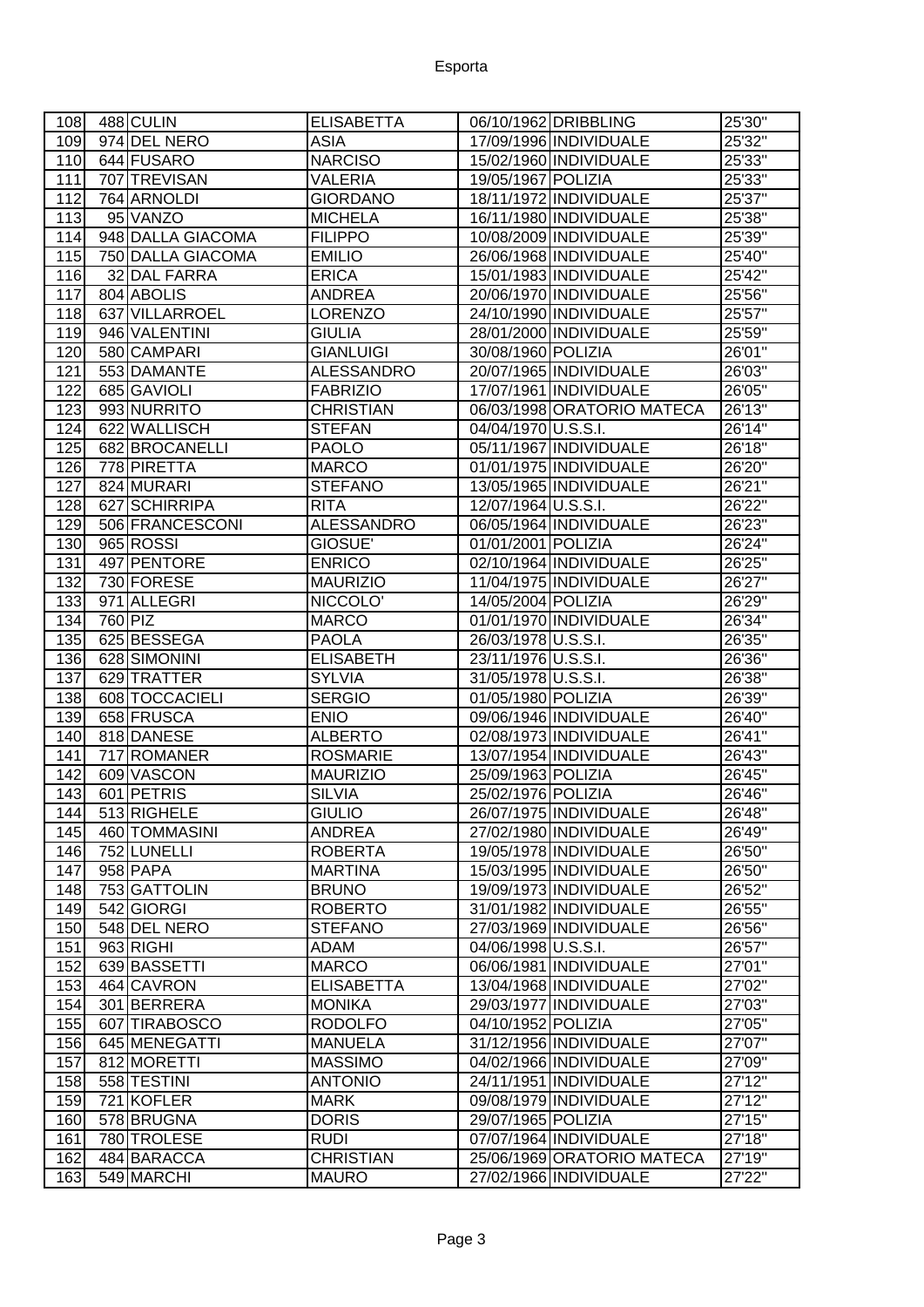| 164 | 712 PANTEZZI             | <b>ACHILLE</b>    |                     | 15/05/1971 INDIVIDUALE     | 27'24"  |
|-----|--------------------------|-------------------|---------------------|----------------------------|---------|
| 165 | 683 VALT                 | <b>ROMINA</b>     |                     | 19/12/1981 INDIVIDUALE     | 27'25"  |
| 166 | 550 LA MONICA            | <b>SILVIO</b>     |                     | 28/04/1961 INDIVIDUALE     | 27'28"  |
| 167 | 953 MISSIAGGIA           | <b>ALESSIA</b>    |                     | 29/01/1999 INDIVIDUALE     | 27'29"  |
| 168 | 709 MISSIAGGIA           | <b>ROBERTO</b>    |                     | 08/11/1968 INDIVIDUALE     | 27'30"  |
| 169 | 577 BORSCI               | <b>PASQUALE</b>   | 28/12/1962 POLIZIA  |                            | 27'32"  |
| 170 | 999 DE CARLI             | <b>MAX</b>        |                     | 08/04/2005 INDIVIDUALE     | 27'33"  |
| 171 | 472 FRAU                 | <b>MADDALENA</b>  |                     | 06/04/1967 INDIVIDUALE     | 27'34"  |
| 172 | 733 MATTINA              | <b>ONOFRIO</b>    |                     | 23/09/1966 INDIVIDUALE     | 27'37"  |
| 173 | 690 BUSOLIN              | CARLO             |                     | 22/05/1977 MIELE ITALIA    | 27'40"  |
| 174 | 615 ZIMARINO             | <b>ALESSANDRO</b> | 12/03/1984 POLIZIA  |                            | 27'42"  |
| 175 | 985 PALMIERI             | <b>CATERINA</b>   |                     | 20/03/2001   INDIVIDUALE   | 27'47"  |
| 176 | 711 INNOCENTE            | <b>BRUNO</b>      |                     | 01/01/1967 INDIVIDUALE     | 27'49"  |
| 177 | 610 VIARO                | <b>STEFANO</b>    | 12/10/1967 POLIZIA  |                            | 27'51"  |
| 178 | 576 BORDIN               | <b>PAOLO</b>      | 03/04/1964 POLIZIA  |                            | 27'53"  |
| 179 | 572 ALLEGRI              | <b>ALBERTO</b>    | 25/11/1973 POLIZIA  |                            | 27'54"  |
| 180 | 754 COLASANTI            | <b>ENRICO</b>     |                     | 01/01/1985 INDIVIDUALE     | 27'55"  |
| 181 | 633 LIONETTI             | <b>DANIELE</b>    |                     | 03/06/1983 INDIVIDUALE     | 27'57"  |
| 182 | 662 PLATTNER             | <b>OTHMAR</b>     |                     | 27/12/1971 INDIVIDUALE     | 27'59"  |
| 183 | 816 DI RE                | <b>MARIO</b>      |                     | 12/12/1982 INDIVIDUALE     | 28'01"  |
| 184 | 591 GRIMALDI             | <b>ALESSANDRO</b> | 09/08/1968 POLIZIA  |                            | 28'03"  |
| 185 | 467 PALMARIN             | <b>ROBERTO</b>    |                     | 10/10/1971 INDIVIDUALE     | 28'06"  |
|     | 680 MALERBA              | LAURA             |                     |                            |         |
| 186 |                          |                   |                     | 11/10/1973 INDIVIDUALE     | 28'08"  |
| 187 | 763 OMETTO               | <b>SILVANO</b>    |                     | 16/03/1963 INDIVIDUALE     | 28'12"  |
| 188 | 771 LIONE                | <b>LORENZO</b>    |                     | 01/01/1964 INDIVIDUALE     | 28'16"  |
| 189 | 800 POLITO               | <b>GIULIANO</b>   |                     | 15/06/1964 INDIVIDUALE     | 28'17"  |
| 190 | 621 <b>IGINI</b>         | <b>MATTEO</b>     | 13/04/1985 U.S.S.I. |                            | 28'20"  |
| 191 | 731 GAGLIARDI            | <b>SABINE</b>     |                     | 30/05/1970 INDIVIDUALE     | 28'22"  |
| 192 | 715 MENAPACE             | <b>CINZIA</b>     |                     | 27/03/1973 INDIVIDUALE     | 28'23"  |
| 193 | 714 FUGETTI              | <b>FEDERICA</b>   |                     | 04/03/1973 INDIVIDUALE     | 28'25"  |
| 194 | 595 MANFREDI             | <b>ROBERTO</b>    | 14/07/1969 POLIZIA  |                            | 28'27"  |
| 195 | 603 ROVERSI              | <b>DENNIS</b>     | 06/10/1971 POLIZIA  |                            | 28'28"  |
| 196 | 751 BERLOFFA             | <b>MASSIMO</b>    |                     | 24/03/1972 INDIVIDUALE     | 28'29"  |
| 197 | 991 GAIARDONI            | <b>CHRISTIAN</b>  |                     | 26/04/1999 ORATORIO MATECA | 28'29"  |
| 198 | 66 CHITTARO              | <b>DANIA</b>      |                     | 19/12/1971 INDIVIDUALE     | 28'30"  |
| 199 | 723 REINER<br>701 ABRATE | <b>MARTIN</b>     |                     | 17/06/1977 INDIVIDUALE     | 28'31'' |
| 200 |                          | <b>SONJA</b>      |                     | 23/02/1971 SC NEUGRIES     | 28'33"  |
| 201 | 511 DESHKO               | <b>NATALIA</b>    |                     | 05/04/1970 INDIVIDUALE     | 28'34"  |
| 202 | 522 DODEROVIC            | <b>DRAGO</b>      |                     | 01/01/1971 INDIVIDUALE     | 28'35"  |
| 203 | 796 COBBE                | <b>ALFONSO</b>    |                     | 24/10/1966 INDIVIDUALE     | 28'37"  |
| 204 | 744 BOLOGNANI            | <b>LUCIA</b>      |                     | 27/02/1964 INDIVIDUALE     | 28'39"  |
| 205 | 743 CRIPPA               | <b>LUIGI</b>      |                     | 07/09/1962 INDIVIDUALE     | 28'41"  |
| 206 | 670 SCANZONI             | <b>CLAUDIA</b>    |                     | 03/04/1961 INDIVIDUALE     | 28'42"  |
| 207 | 759 COVA                 | <b>SONIA</b>      |                     | 04/05/1975 INDIVIDUALE     | 28'43"  |
| 208 | 16 MOSER                 | <b>HEIDI</b>      |                     | 08/09/1969 INDIVIDUALE     | 28'45"  |
| 209 | 465 PAPA                 | CARLO             |                     | 18/11/1946 INDIVIDUALE     | 28'45"  |
| 210 | 749 CAGOL                | <b>RITA</b>       |                     | 23/05/1963 INDIVIDUALE     | 28'46"  |
| 211 | 475 VERIN                | <b>MARIO</b>      |                     | 13/06/1968 ORATORIO MATECA | 28'47"  |
| 212 | 583 DEROMEDI             | <b>GIULIANA</b>   | 17/06/1965 POLIZIA  |                            | 28'48"  |
| 213 | 741 MERCANDORO           | <b>SERENA</b>     |                     | 08/05/1984 INDIVIDUALE     | 28'49"  |
| 214 | 671 STRAZZERI            | <b>RENATA</b>     |                     | 05/08/1972 INDIVIDUALE     | 28'50"  |
| 215 | 728 DE GUELMI            | <b>FRANCESCO</b>  |                     | 01/01/1974 INDIVIDUALE     | 28'51"  |
| 216 | 768 CAPPELLETTI          | <b>MARCO</b>      |                     | 30/04/1976 INDIVIDUALE     | 28'55"  |
| 217 | 968 MANFREDI             | <b>ALESSANDRO</b> | 29/01/2005 POLIZIA  |                            | 28'59"  |
| 218 | 729 ZUCCHIATTI           | <b>STEFANO</b>    |                     | 19/04/1976 INDIVIDUALE     | 29'00"  |
| 219 | 588 FRATTARELLI          | WALTER            | 04/07/1979 POLIZIA  |                            | 29'03"  |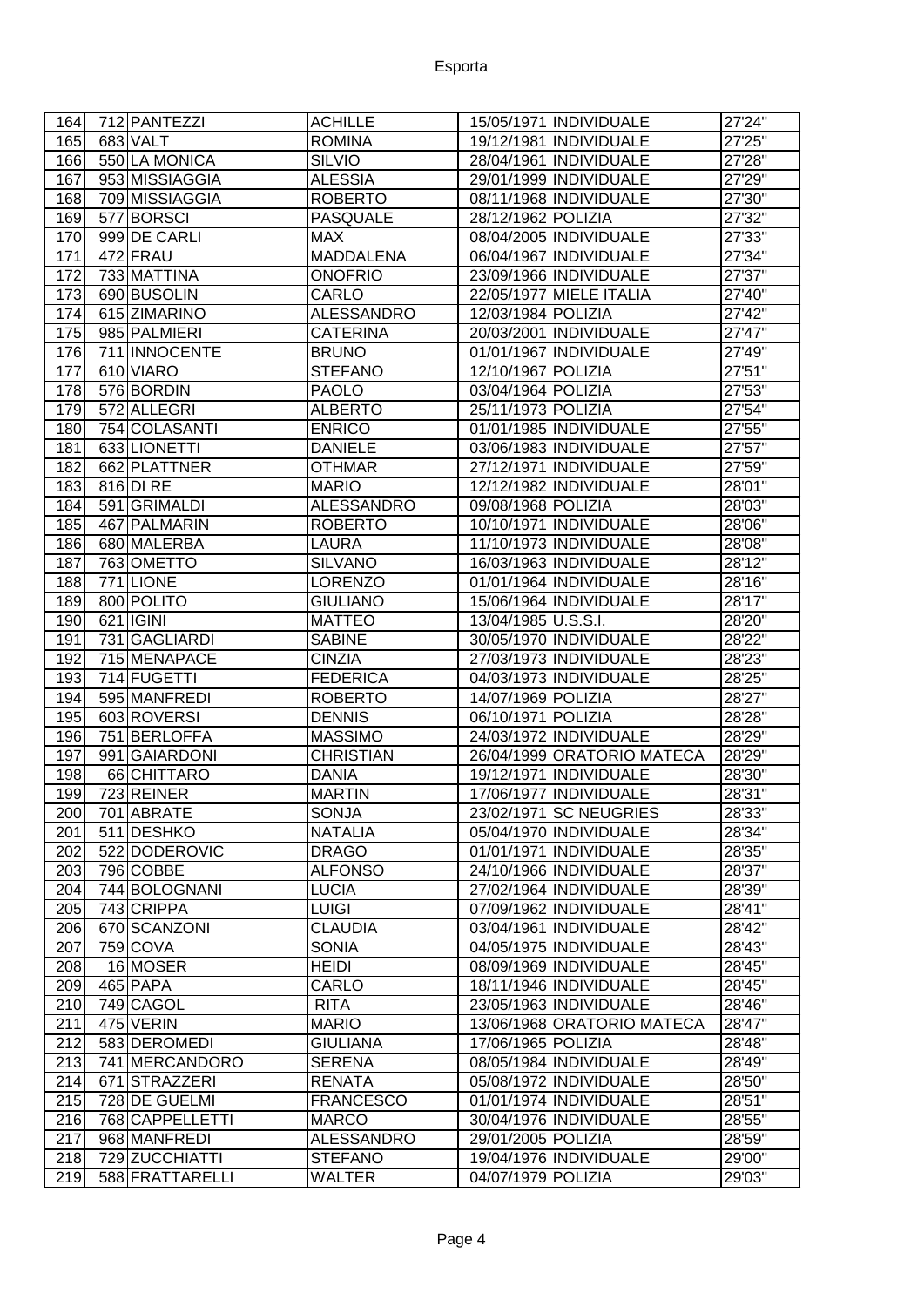| 220        | 652 COMI                 | ARIANNA                         |                     | 12/02/1990 INDIVIDUALE                                  | 29'08"           |
|------------|--------------------------|---------------------------------|---------------------|---------------------------------------------------------|------------------|
| 221        | 702 BENUSSI              | <b>GIOVANNI</b>                 | 23/11/1962 POLIZIA  |                                                         | 29'08"           |
| 222        | 655 TILOCCA              | <b>FRANCESCA</b>                |                     | 10/05/1987 INDIVIDUALE                                  | 29'10"           |
| 223        | 687 FILIPPONE            | <b>CAMILLA</b>                  |                     | 16/08/1981 MIELE ITALIA                                 | 29'11"           |
| 224        | 790 GIONGHI              | <b>DONATELLA</b>                |                     | 21/11/1973 INDIVIDUALE                                  | 29'13"           |
| 225        | 981 BOMPIERI             | <b>LUCA</b>                     |                     | 01/01/1997 INDIVIDUALE                                  | 29'14"           |
| 226        | 546 BOHUNICKA            | <b>PATRICIA</b>                 |                     | 22/06/1974 INDIVIDUALE                                  | 29'15"           |
| 227        | 964 ZANON                | <b>RICCARDO</b>                 | 30/01/2003 POLIZIA  |                                                         | 29'16"           |
| 228        | 614 ZANON                | <b>NICOLA</b>                   | 02/02/1967 POLIZIA  |                                                         | 29'18"           |
| 229        | 947 PASOLLI              | <b>GIACOMO</b>                  |                     | 09/07/2002 INDIVIDUALE                                  | 29'19            |
| 230        | 734 SARTORI              | <b>NICOLA</b>                   |                     | 18/06/1970 INDIVIDUALE                                  | 29'20"           |
| 231        | 779 PASOLLI              | <b>CLAUDIO</b>                  |                     | 16/07/1970 INDIVIDUALE                                  | 29'22"           |
| 232        | 617 RIGHI                | <b>PETER</b>                    | 17/05/1965 U.S.S.I. |                                                         | 29'27"           |
| 233        | 604 SOINI                | <b>CLAUDIA</b>                  | 24/05/1965 POLIZIA  |                                                         | 29'29"           |
| 234        | 647 DE NITTO             | <b>PATRIZIA</b>                 |                     | 01/01/1964 INDIVIDUALE                                  | 29'32"           |
| 235        | 951 GAMPER               | <b>ANNA</b>                     |                     | 22/05/1999 INDIVIDUALE                                  | 29'32"           |
| 236        | 594 LUCCHI               | <b>ALESSANDRO</b>               | 04/03/1970 POLIZIA  |                                                         | 29'33"           |
| 237        | 727 PERKMANN             | <b>SIBYLLE</b>                  |                     | 10/06/1977 INDIVIDUALE                                  | 29'34"           |
| 238        | 535 BARESON              | <b>EMILIA</b>                   |                     | 15/06/1950 INDIVIDUALE                                  | 29'35"           |
| 239        | 485 CALANDRIN            | <b>RENATO</b>                   |                     | 18/10/1970 ORATORIO MATECA                              | 29'36"           |
| 240        | 606 TIRABOSCO            | <b>SUSANNA</b>                  | 22/02/1965 POLIZIA  |                                                         | 29'36"           |
| 241        | 494 SEDLAK               | <b>SIMONA</b>                   |                     | 29/08/1975 INDIVIDUALE                                  | 29'37"           |
| 242        | 495 VISENTIN             | <b>SENIO</b>                    |                     | 01/05/1975 INDIVIDUALE                                  | 29'37"           |
| 243        | 613 WEGER                | <b>MARIACHRISTINE</b>           | 01/01/1965 POLIZIA  |                                                         | 29'38"           |
| 244        | 605 STABILE              | GIOVANNA                        | 28/07/1966 POLIZIA  |                                                         | 29'39"           |
| 245        | 481 GAIARDONI            | <b>GIUSEPPE</b>                 |                     | 18/11/1971 ORATORIO MATECA                              | 29'40"           |
| 246        | 668 CUCE                 | <b>ALFIO</b>                    |                     | 18/08/1985 INDIVIDUALE                                  | 29'44"           |
| 247        | 490 ZANONI               | <b>AGNESE</b>                   |                     | 25/07/1976 INDIVIDUALE                                  | 29'46"           |
| 248        | 705 PROSSLINER           | <b>EVA</b>                      |                     | 09/04/1964 SC NEUGRIES                                  | 29'47"           |
| 249        | 807 MORES                | <b>JULIA</b>                    |                     | 28/01/1992 INDIVIDUALE                                  | 29'48"           |
| 250        | 806 CALIN                | <b>NICU</b>                     |                     | 26/02/1985 INDIVIDUALE                                  | 29'51"           |
| 251        | 534 CORBE                | <b>GIORGIO</b>                  |                     | 18/06/1953 INDIVIDUALE                                  | 30'03"           |
| 252        | 783 FRINGS               | <b>ANONIMO</b>                  |                     | 01/01/1964 INDIVIDUALE                                  | 30'03"           |
| 253        | 571 TOMELLERI            | <b>SABRINA</b>                  |                     | 23/03/1966 INDIVIDUALE                                  | 30'08"           |
| 254        | 486 FERRAGINA            | <b>NADIA</b>                    |                     | 06/05/1968 ORATORIO MATECA                              | 30'13"           |
| 255        | 600 PENTORE              | <b>PAOLA</b>                    | 12/10/1969 POLIZIA  |                                                         | 30'15"           |
| 256        | 797 BIADA                | <b>NICOLA</b>                   |                     | 23/04/1970 INDIVIDUALE                                  | 30'16"           |
| 257        | 686 CONFORTO             | <b>ALESSIA</b>                  |                     | 04/05/1977 INDIVIDUALE                                  | 30'18"           |
| 258        | 782 KREUZER              | <b>BRIGITTE</b>                 |                     | 01/01/1967 INDIVIDUALE                                  | 30'19"           |
| 259        | 781 MARCHESONI           | <b>CLAUDIA</b>                  |                     | 01/01/1965 INDIVIDUALE                                  | 30'20"           |
| 260        | 676 DALTROZZO            | ANDREA                          |                     | 01/07/1968 INDIVIDUALE                                  | 30'26"           |
| 261        | 624 CHIARINI             | <b>MARTINA</b>                  | 24/12/1972 U.S.S.I. |                                                         | 30'31"           |
| 262        | 697 BURZI                | <b>ANTONELLA</b>                |                     | 01/01/1967 C.S.S. L. DA VINCI                           | 30'36"           |
| 263        | 559 GAMBALONGA           | <b>CHIARA</b>                   |                     | 02/09/1992 INDIVIDUALE                                  | 30'54"           |
| 264        | 120 FILIPPI              | <b>STEFANIA</b>                 |                     | 07/10/1969 INDIVIDUALE                                  | 30'55"           |
| 265        | 293 GUITTI               | <b>EMANUELA</b>                 |                     | 03/06/1968 INDIVIDUALE                                  | 30'55"           |
| 266        | 133 SCAVAZZA             | <b>FRANCESCA</b>                |                     | 03/07/1978 INDIVIDUALE                                  | 30'58"           |
| 267        | 811 ALBIERI              | <b>JURI</b>                     |                     | 31/05/1977 INDIVIDUALE                                  | 30'59"           |
| 268        | 810 PERINI               | <b>MAURIZIO</b>                 |                     | 09/03/1974 INDIVIDUALE                                  | 31'00"           |
| 269        | 125 MANARIN              | <b>STEFANO</b>                  |                     | 11/02/1966 INDIVIDUALE                                  | 31'02"           |
| 270        | 140 ROTELLA              | <b>ROBERTO</b>                  |                     | 28/02/1967 INDIVIDUALE                                  | 31'03"           |
| 271        | 736 FERRO                | <b>DIEGO</b>                    |                     | 20/07/1977 INDIVIDUALE                                  | 31'04"           |
| 272        | 458 CESTARO              | CARLO                           |                     | 01/01/1970 INDIVIDUALE                                  | 31'06"           |
| 273        | 108 VENTURA              | <b>BARTOLOMEO</b>               |                     | 05/05/1980 INDIVIDUALE                                  | 31'08"           |
|            |                          |                                 |                     |                                                         |                  |
| 274<br>275 | 696 BASSANI<br>975 VERIN | <b>STEFANIA</b><br><b>PAOLA</b> |                     | 01/01/1967 C.S.S. L. DA VINCI<br>22/01/1998 INDIVIDUALE | 31'10"<br>31'14" |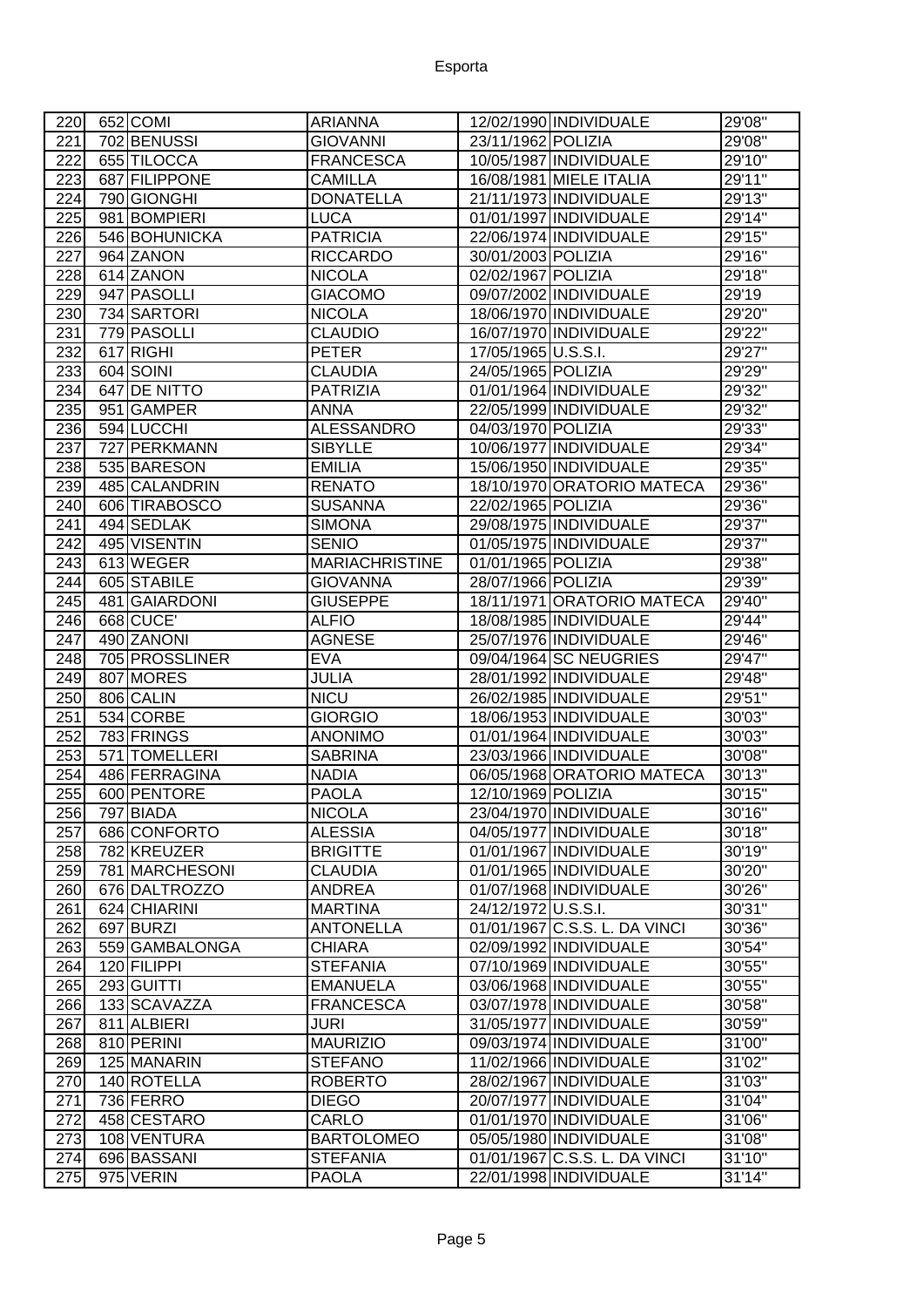## Esporta

| 276 | 954 BENUSSI         | <b>MARGHERITA</b>   | 30/01/1999 POLIZIA         | 31'17"  |
|-----|---------------------|---------------------|----------------------------|---------|
| 277 | 504 ANDRIGHETTONI   | <b>ISABELLA</b>     | 12/12/1960 INDIVIDUALE     | 31'20"  |
| 278 | 545 ZAMIGNAN        | <b>ROSANNA</b>      | 31/08/1954 INDIVIDUALE     | 31'21"  |
| 279 | 808 PANTOZZI        | <b>PAOLO</b>        | 16/08/1952 INDIVIDUALE     | 31'22"  |
| 280 | 983 FROMETA LEONARD | <b>SOFIA</b>        | 28/01/1999 INDIVIDUALE     | 31'24"  |
| 281 | 776 IRSARA          | <b>CRISTINA</b>     | 16/01/1977 INDIVIDUALE     | 31'26"  |
| 282 | 468 ZAGO            | <b>VALERIO</b>      | 12/01/1963 INDIVIDUALE     | 31'28"  |
| 283 | 288 FEDEL           | <b>SERGIO</b>       | 06/01/1959 INDIVIDUALE     | 31'29'' |
| 284 | 618 SITTON          | <b>FRANCO</b>       | 01/01/1937 U.S.S.I.        | 31'29"  |
| 285 | 944 CECCHETTO       | <b>ANDREA</b>       | 10/12/2003 INDIVIDUALE     | 31'30'' |
| 286 | 990 MOZZI           | <b>ALESSANDRO</b>   | 02/11/1998 ORATORIO MATECA | 31'31"  |
| 287 | 957 BOMBONATO       | <b>DAVIDE</b>       | 11/12/2003 INDIVIDUALE     | 31'33"  |
| 288 | 950 DAMIOLI         | <b>BENEDETTA</b>    | 21/03/2001 INDIVIDUALE     | 31'36"  |
| 289 | 738 DAMIOLI         | CARLO               | 20/12/1963 INDIVIDUALE     | 31'37'' |
| 290 | 737 SANTI           | <b>FABIO</b>        | 20/05/1960 INDIVIDUALE     | 31'38"  |
| 291 | 281 TOMANIN         | <b>VERUSKA</b>      | 28/08/1975 INDIVIDUALE     | 31'39'' |
| 292 | 596 MARIOTTEL       | <b>GIANNI</b>       | 03/12/1963 POLIZIA         | 31'40'' |
| 293 | 787 BRIGNACH        | <b>ALBERTO</b>      | 01/06/1966 INDIVIDUALE     | 31'42"  |
| 294 | 619 CLEMENTI        | <b>FRANCESCO</b>    | 01/01/1975 U.S.S.I.        | 31'43'' |
| 295 | 474 OLIVOTTO        | <b>ANDREA</b>       | 05/10/1971 ORATORIO MATECA | 31'45"  |
| 296 | 970 ALLEGRI         | <b>FILIPPO</b>      | 14/10/2006 POLIZIA         | 31'46"  |
| 297 | 817 PETRIS          | <b>LUIGI</b>        | 06/06/1948 INDIVIDUALE     | 31'49"  |
| 298 | 979 BIANCO          | <b>PERLA</b>        | 01/01/2001 INDIVIDUALE     | 31'50"  |
| 299 | 996 CALLOVINI       | <b>SOFIA</b>        | 11/10/2000 ORATORIO MATECA | 31'52"  |
| 300 | 809 CALABRO'        | <b>STEFANIA</b>     | 15/08/1977 INDIVIDUALE     | 32'00"  |
| 301 | 814 FERRO           | <b>FRANCESCO</b>    | 20/12/1969 INDIVIDUALE     | 32'02"  |
| 302 | 793 BURASCHI        | <b>ILARIA</b>       | 01/01/1973 INDIVIDUALE     | 32'10"  |
| 303 | 815 TORRISI         | <b>CHIARA</b>       | 28/10/1978 INDIVIDUALE     | 32'10"  |
| 304 | 774 FELLIN          | <b>ANNA</b>         | 01/01/1991 INDIVIDUALE     | 32'11"  |
| 305 | 976 SCHENK          | <b>KILIAN</b>       | 02/09/2005 INDIVIDUALE     | 32'12"  |
| 306 | 773 FELLIN          | <b>ANDREA</b>       | 17/06/1963 INDIVIDUALE     | 32'18"  |
| 307 | 560 RICCI           | <b>FRANCESCA</b>    | 08/12/1962 INDIVIDUALE     | 32'20"  |
| 308 | 547 CAROTTA         | <b>KATHARINA</b>    | 23/07/1966 INDIVIDUALE     | 32'22"  |
| 309 | 496 BRUCCOLERI      | <b>MARIA TERESA</b> | 21/10/1967 INDIVIDUALE     | 32'30"  |
| 310 | 478 MOZZI           | <b>MARCO</b>        | 25/04/1962 ORATORIO MATECA | 32'39"  |
| 311 | 462 BERRERA         | <b>SARA</b>         | 28/03/1987 INDIVIDUALE     | 32'41"  |
| 312 | 483 MORGHEN         | <b>MAURIZIO</b>     | 02/01/1971 ORATORIO MATECA | 32'44"  |
| 313 | 720 WEISS           | <b>GERTI</b>        | 26/10/1962 INDIVIDUALE     | 32'44'' |
| 314 | 651 SPAZZINI        | <b>ELENA</b>        | 07/11/1992 INDIVIDUALE     | 32'57"  |
| 315 | 537 VALLATA         | <b>FIORELLA</b>     | 10/10/1951 INDIVIDUALE     | 32'58"  |
| 316 | 479 NURRITO         | <b>ROBERTO</b>      | 30/05/1968 ORATORIO MATECA | 33'04"  |
| 317 | 536 COSTA           | <b>SARA</b>         | 05/05/1970 INDIVIDUALE     | 33'04"  |
| 318 | 994 CARELLI         | <b>MARTINA</b>      | 09/05/2000 ORATORIO MATECA | 33'09"  |
| 319 | 551 MONDINI         | <b>CRISTINA</b>     | 13/12/1964 INDIVIDUALE     | 33'10"  |
| 320 | 557 FEDERZONI       | <b>SILVIA</b>       | 10/02/1971 INDIVIDUALE     | 33'10"  |
| 321 | 695 LAGHEZZA        | <b>MICHELE</b>      | 29/12/1969 MIELE ITALIA    | 33'11"  |
| 322 | 775 GIUSSANI        | <b>ELENA</b>        | 18/07/1973 INDIVIDUALE     | 33'12"  |
| 323 | 745 RIGOTTI         | <b>CAMILLA</b>      | 04/03/1971 INDIVIDUALE     | 33'20'' |
| 324 | 530 GIURIATO        | <b>ANGELO</b>       | 02/04/1956 INDIVIDUALE     | 33'22"  |
| 325 | 691 LIVERANI        | <b>STEFANO</b>      | 17/07/1963 MIELE ITALIA    | 33'22"  |
| 326 | 821 ABATE           | <b>MICHAELA</b>     | 01/11/1985 INDIVIDUALE     | 33'24"  |
| 327 | 820 ABATE           | <b>ANTONIO</b>      | 21/03/1946 INDIVIDUALE     | 33'31"  |
| 328 | 646 TRIANI          | <b>ANTONIO</b>      | 26/03/1956 INDIVIDUALE     | 33'47"  |
| 329 | 802 POLENTA         | <b>ROBERTA</b>      | 04/06/1985 INDIVIDUALE     | 33'48"  |
| 330 | 952 RAUZI           | <b>MARTINA</b>      | 15/07/1998 INDIVIDUALE     | 33'48"  |
| 331 | 801 MARIZ           | <b>DAVIDE</b>       | 12/12/1986 INDIVIDUALE     | 33'50"  |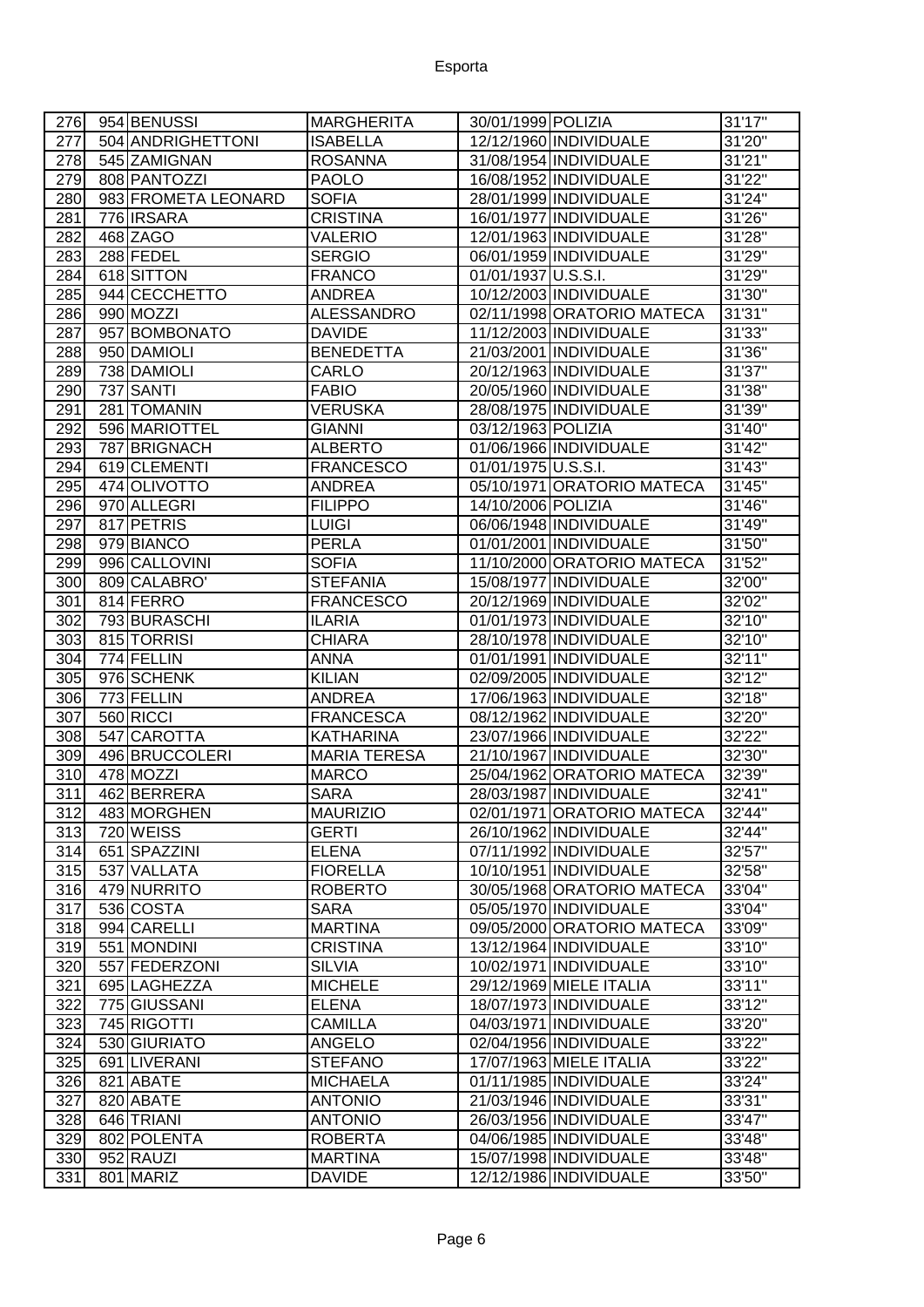| 332              | 568 BAZZOLI                  | <b>LUCA</b>                     |                     | 02/06/1980   INDIVIDUALE                         | 33'55"            |
|------------------|------------------------------|---------------------------------|---------------------|--------------------------------------------------|-------------------|
| 333              | 758 PICCIRILLO               | <b>BARTOLO</b>                  |                     | 03/08/1965 INDIVIDUALE                           | 34'09"            |
| 334              | 541 GIGLIOTTI                | <b>FRANCESCA</b>                |                     | 08/09/1965 INDIVIDUALE                           | 34'10"            |
| 335              | 512 GRANDIS                  | <b>EMANUELE</b>                 |                     | 17/04/1962 INDIVIDUALE                           | 34'13"            |
| 336              | 570 UGGE                     | <b>MARA</b>                     |                     | 03/08/1967 INDIVIDUALE                           | 34'14"            |
| 337              | 587 FERRANTE                 | <b>GIANLUCA</b>                 | 19/07/1979 POLIZIA  |                                                  | 34'19"            |
| 338              | 516 TESSADRI                 | <b>ISABELLA</b>                 |                     | 06/07/1963 INDIVIDUALE                           | 34'33"            |
| 339              | 518 DAMMER                   | <b>SUSANNE</b>                  |                     | 03/12/1980 INDIVIDUALE                           | 34'34"            |
| 340              | 726 SCHIEVERIN               | <b>MARION</b>                   |                     | 18/12/1982 INDIVIDUALE                           | 34'36"            |
| 341              | 556 PENONI                   | <b>RENZO</b>                    |                     | 24/09/1973 INDIVIDUALE                           | 34'41"            |
| 342              | 945 PALMARIN                 | <b>CHRISTIAN</b>                |                     | 11/07/2005 ORATORIO MATECA                       | 34'43"            |
| $\overline{343}$ | 597 PALMARIN                 | <b>CORRADO</b>                  | 31/03/1966 POLIZIA  |                                                  | 34'44"            |
| 344              | 956 FELIS                    | <b>LORENZO</b>                  |                     | 14/04/2004 INDIVIDUALE                           | 34'45"            |
| 345              | 533 NGUSCI                   | <b>ANDREA</b>                   |                     | 01/01/1958 INDIVIDUALE                           | 34'46"            |
| 346              | 943 CECCHETTO                | <b>GIULIA</b>                   |                     | 11/08/2005 INDIVIDUALE                           | 34'47"            |
| 347              | 819 MONTI                    | <b>FRANCESCA</b>                |                     | 18/10/1971 INDIVIDUALE                           | 34'49"            |
| 348              | $501$ FELIS                  | <b>GIUSEPPE</b>                 |                     | 17/12/1972 INDIVIDUALE                           | 34'50"            |
| 349              | 789 CECCHETTO                | <b>DAVIDE</b>                   |                     | 01/02/1973 INDIVIDUALE                           | 34'53"            |
| 350              | 791 FINETTO                  | <b>ANNA</b>                     |                     | 30/06/1970 ORATORIO MATECA                       | 34'54"            |
| 351              | 452 GIROTTO                  | <b>KARIN</b>                    |                     | 11/05/1980 INDIVIDUALE                           | 35'16"            |
| 352              | 569 PERINI                   | <b>CRISTINA</b>                 |                     | 21/07/1977 INDIVIDUALE                           | 35'20"            |
| 353              | 532 TOFFOL                   | <b>ELDA</b>                     |                     | 11/06/1953 INDIVIDUALE                           | 35'22"            |
| 354              | 626 MAIR                     | <b>LISSI</b>                    | 03/11/1960 U.S.S.I. |                                                  | 35'25''           |
| $\overline{3}55$ | 567 LIONETTI                 | <b>STEFANIA</b>                 |                     | 01/01/1979 INDIVIDUALE                           | 35'33"            |
| 356              | 643 MOROSINI                 | <b>DONATELLA</b>                |                     | 15/06/1961 INDIVIDUALE                           | 35'34"            |
| 357              | 543 DUCA                     | <b>ALESSANDRA</b>               |                     | 01/08/1958 INDIVIDUALE                           | 35'44"            |
| 358              | 634 STEFANO                  | <b>ANNALISA</b>                 |                     | 25/07/1985 INDIVIDUALE                           | 36'38"            |
| 359              | 636 BALDO                    | <b>CRISTINA</b>                 |                     | 26/02/1971 INDIVIDUALE                           | 37'03"            |
| 360              | 473 MAISTI                   | <b>FERNANDA</b>                 |                     | 19/09/1971 ORATORIO MATECA                       | 37'05"            |
| 361              | 519 MARRO                    | <b>MARCO</b>                    |                     | 30/08/1971 INDIVIDUALE                           | 37'13"            |
| 362              |                              |                                 |                     |                                                  |                   |
|                  | 623 CASAGRANDE               | <b>ROBERTA</b>                  | 20/10/1963 U.S.S.I. |                                                  | 37'14"            |
|                  |                              | <b>MICHELE</b>                  | 28/02/1968 U.S.S.I. |                                                  |                   |
| 363<br>364       | 616 PASQUALOTTO<br>517 PARIS | <b>ELENA</b>                    |                     | 29/05/1971   INDIVIDUALE                         | 37'20"<br>37'22"  |
|                  | 941 ANDREASI                 |                                 |                     | 03/01/2007 INDIVIDUALE                           |                   |
| 365<br>366       | 706 NICOLODI                 | <b>MATTIA</b><br><b>ROBERTA</b> |                     | 09/05/1976 SC NEUGRIES                           | 37'23"<br>37'28"  |
| 367              |                              | <b>ANTONIETTA</b>               |                     | 04/08/1971 INDIVIDUALE                           |                   |
|                  | 813 BOSA                     |                                 |                     |                                                  | 37'28"            |
| 368<br>369       | 756 GIONA<br>524 BAUCIA      | <b>SARA</b><br><b>ROBERTO</b>   |                     | 26/06/1984 INDIVIDUALE<br>21/06/1965 INDIVIDUALE | 37'37"            |
| 370              | 523 TRAPPIN                  | <b>MANUELLA</b>                 |                     | 23/07/1973 INDIVIDUALE                           | 37'38''<br>37'54" |
| 371              | 960 MELONI                   | LEA                             |                     | 20/06/1998 INDIVIDUALE                           | 37'55"            |
| 372              | 677 MELONI                   | <b>MARIO</b>                    |                     | 23/07/1956 INDIVIDUALE                           | 38'03"            |
| 373              | 788 FELET                    | <b>STEFANIA</b>                 |                     | 02/10/1973 INDIVIDUALE                           | 38'04"            |
| 374              | 555 FALZIN                   | <b>ROBERTO</b>                  |                     | 10/08/1946 INDIVIDUALE                           | 38'06"            |
| 375              | 641 GALVAN                   | <b>SANDRO</b>                   |                     | 05/07/1964 INDIVIDUALE                           | 38'07"            |
| 376              | 642 TELLINI                  | <b>CECILIA</b>                  |                     | 19/04/1969 INDIVIDUALE                           | 38'08"            |
| 377              | 998 DE CARLI                 | <b>ALEX</b>                     |                     | 12/03/2007 INDIVIDUALE                           | 38'09"            |
| 378              | 471 DE CARLI                 | <b>STEFANO</b>                  |                     | 10/10/1960 INDIVIDUALE                           | 38'41"            |
| 379              | 539 TOMEI                    | <b>FRANCESCO</b>                |                     | 01/01/1931 INDIVIDUALE                           | 39'05"            |
| 380              | 980 FABIANI                  | <b>FEDERICO</b>                 |                     | 26/03/2001 INDIVIDUALE                           | 39'09"            |
| 381              | 661 GUARNIERI                | <b>ANTONELLA</b>                |                     | 26/11/1974 INDIVIDUALE                           | 39'10"            |
| 382              | 660 FAVA                     | <b>MASSIMO</b>                  |                     | 01/01/1967 INDIVIDUALE                           | 39'12"            |
| 383              | 942 GRANDI                   | <b>FILIPPO</b>                  |                     | 19/08/2003 INDIVIDUALE                           | 39'17"            |
| 384              | 997 GANZERLA                 | <b>SILVIA</b>                   |                     | 10/08/2000 ORATORIO MATECA                       | 39'17"            |
| 385              | 459 ZAMPIERI                 | <b>ALESSIA</b>                  |                     | 01/01/1971 INDIVIDUALE                           | 39'56"            |
| 386              | 955 CASTOLDI                 | <b>CLEMENS</b>                  |                     | 19/06/1997 ASC NEUGRIES                          | 40'13"            |